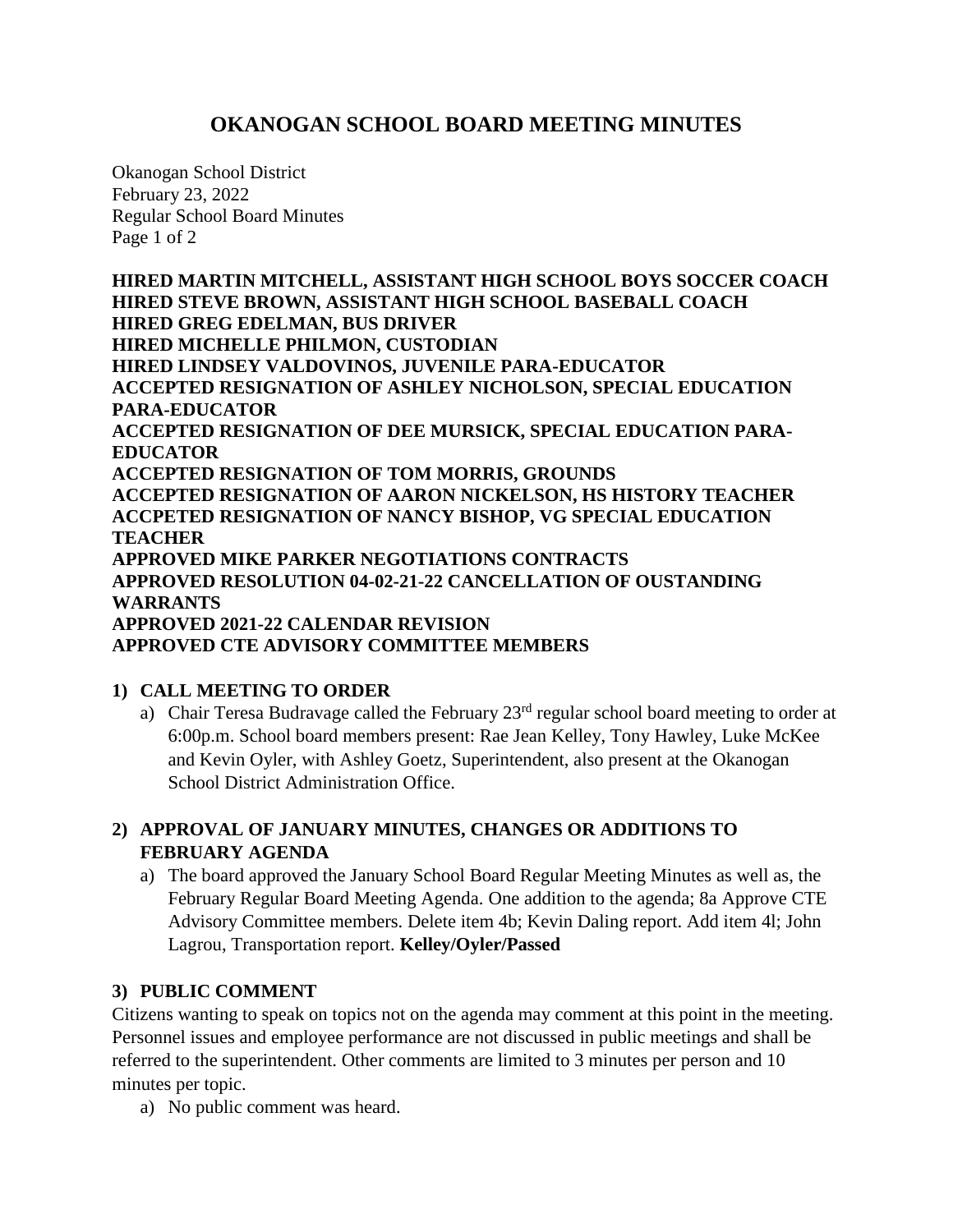Okanogan School District February 23, 2022 Regular School Board Minutes Page 2 of 2

## **4) APPROVE CONSENT AGENDA**

The board approved the Consent Agenda, which consisted of the following:

- a) Hired Martin Mitchell, Assistant High School Boys Soccer Coach; Steve Brown, Assistant High School Baseball Coach; Greg Edelman, Bus Driver; Michelle Philmon, Custodian; Lindsey Valdovinos, Juvenile Para-educator.
- b) Accepted resignations of Ashley Nicholson, Special Education Para-educator; Dee Mursick, Special Education Para-educator; Tom Morris, Grounds; Aaron Nickelson, HS History Teacher; and Nancy Bishop, VG Special Education Teacher.
- c) February warrants (253077 through 253180 totaling \$357,816.41)
- d) February payroll totaling \$1,215,289.16.
- e) February student count. **Oyler/Hawley/Passed**

#### **5) APPROVE MIKE PARKER NEGOTIATIONS CONTRACTS**

a) The board approved two contracts for Mike Parker to be lead negotiator for OEA and PSE contract negotiations this year. **Kelley/McKee/Passed**

### **6) APPROVE RESOLUTION 04-02-21-22 CANCELLATION OF OUTSTANDING WARRANTS**

a) The board approved Resolution 04-02-21-22. **Hawley/Kelley/Passed**

#### **7) APPROVE 2021-22 CALENDAR REVISION**

a) The board approved the 2021-22 calendar revision. The district is required to make up two days missed for snow days. The last day of school will be June 16, 2022. **Kelley/McKee/Passed**

#### **8) APPROVE CTE ADVISORY COMMITTEE MEMBERS**

a) The board approved the CTE advisory committee members as recommended by CTE Director, Zach Spaet. **McKee/Oyler/Passed**

#### **9) ADJOURNMENT**

a) There being no further business to bring before the board, Chair Budravage adjourned the meeting at 6:44 p.m.

**\_\_\_\_\_\_\_\_\_\_\_\_\_\_\_\_\_\_\_\_\_\_\_\_\_\_\_\_\_\_\_ \_\_\_\_\_\_\_\_\_\_\_\_\_\_\_\_\_\_\_\_\_\_\_\_\_\_\_\_\_\_\_**

**Ashley Goetz Teresa Budravage**

**Superintendent/Secretary Okanogan School Board Chair**